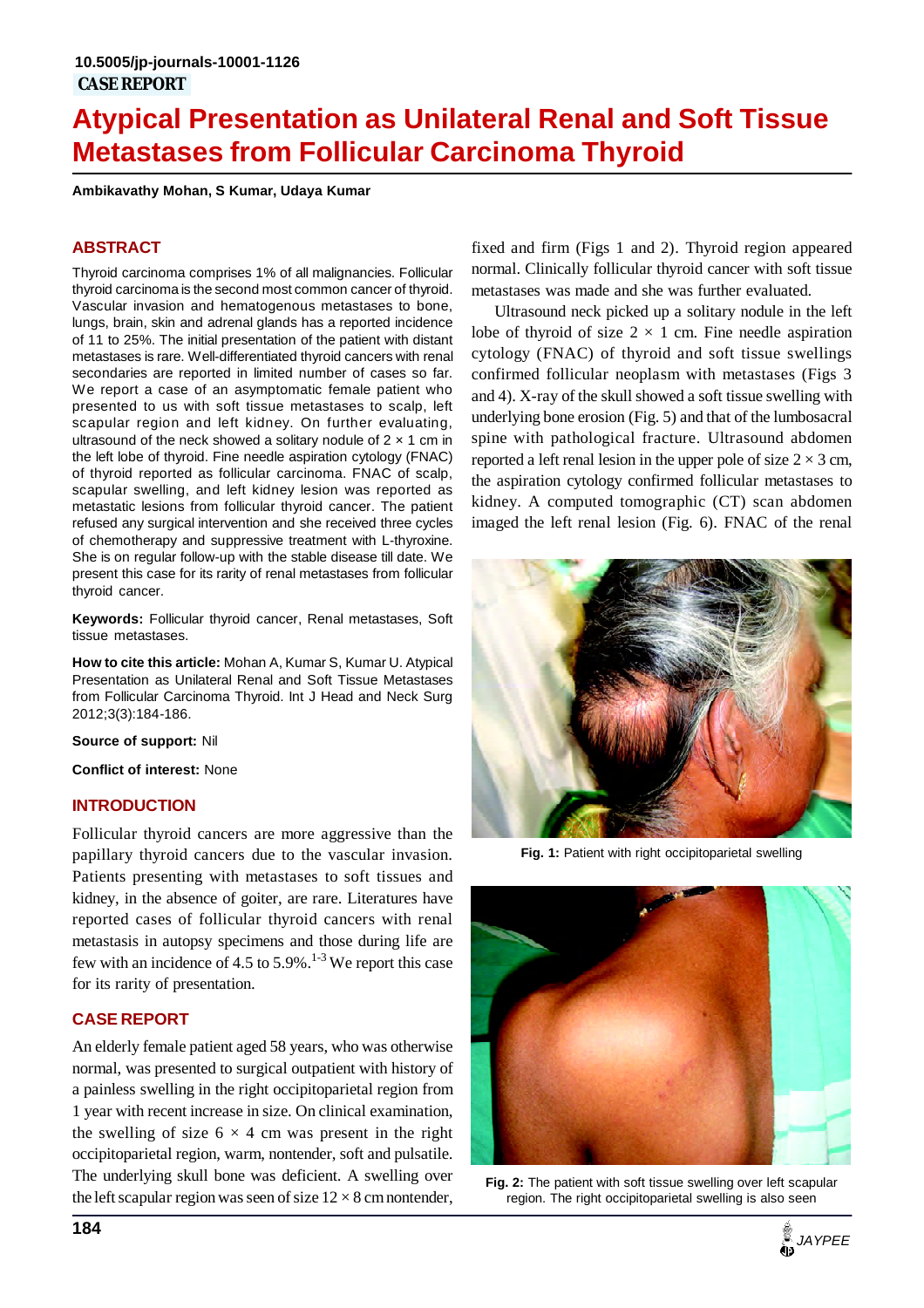mass, scalp and soft tissue swelling over left shoulder and the thyroid swelling showed thyroid follicular cells arranged in microfollicular pattern. The cells showed mild nuclear pleomorphism and coarse chromatin with scanty eosinophilic cytoplasm. The colloid was absent (Figs 3 to 4). Thyroglobulin estimation was markedly raised to 2,300 ng/ml.

The patient was counselled for a definitive surgery that is total thyroidectomy and left nephrectomy and as she refused any intervention chemotherapy was given with suppressive L-thyroxine. The patient is on regular follow-up till date with stable disease.

#### **DISCUSSION**

Follicular thyroid cancer is the second commonest neoplasms of thyroid. Being aggressive metastases is through hematogenous spread. Patients in the 4th and 5th decade can present with features of distant metastases to soft tissue, bone, brain and renal and adrenals $1,3$  in the



**Fig. 3:** Microphotograph showing microfollicular pattern on Papanicolaou stain (magnification ×40)

absence of a thyroid swelling, as seen in our patient. In about 80% of the cases a solitary nodule is usually noticed, however, in 20% of patients distant metastases is reported in literature.2-4

Renal metastases are usually multiple and bilateral in the presence of extensive disease.<sup>6</sup> Our patient had an isolated lesion in the left kidney; probably the spread was through minor lymphatics or venous spread.<sup>6</sup>

Treatment of such cases presenting with distant metastases is of multimodality. Total thyroidectomy for the primary tumor is done if resectable.<sup>1,3</sup> Radioactive iodine therapy with suppressive L-thyroxine was given for metastatic well-differentiated cancers.4,8 Surgical removal of resectable metastatic lesions helps as a debulking procedure, however, the quality of life and prognosis following such complicated surgeries are to be weighed upon.5,9,10 Bone metastases require external beam radiotherapy.<sup>3,7</sup> Our patient was not willing for any intervention except for chemotherapy and suppression eltroxin.



**Fig. 5:** CT image of brain showing soft tissue lesion with bone erosion



**Figs 4A and B:** Microphotographs (MGG stain ×40) with thyroid follicular cells with mild anisokaryosis and coarse nuclear chromatin arranged in microfollicular pattern